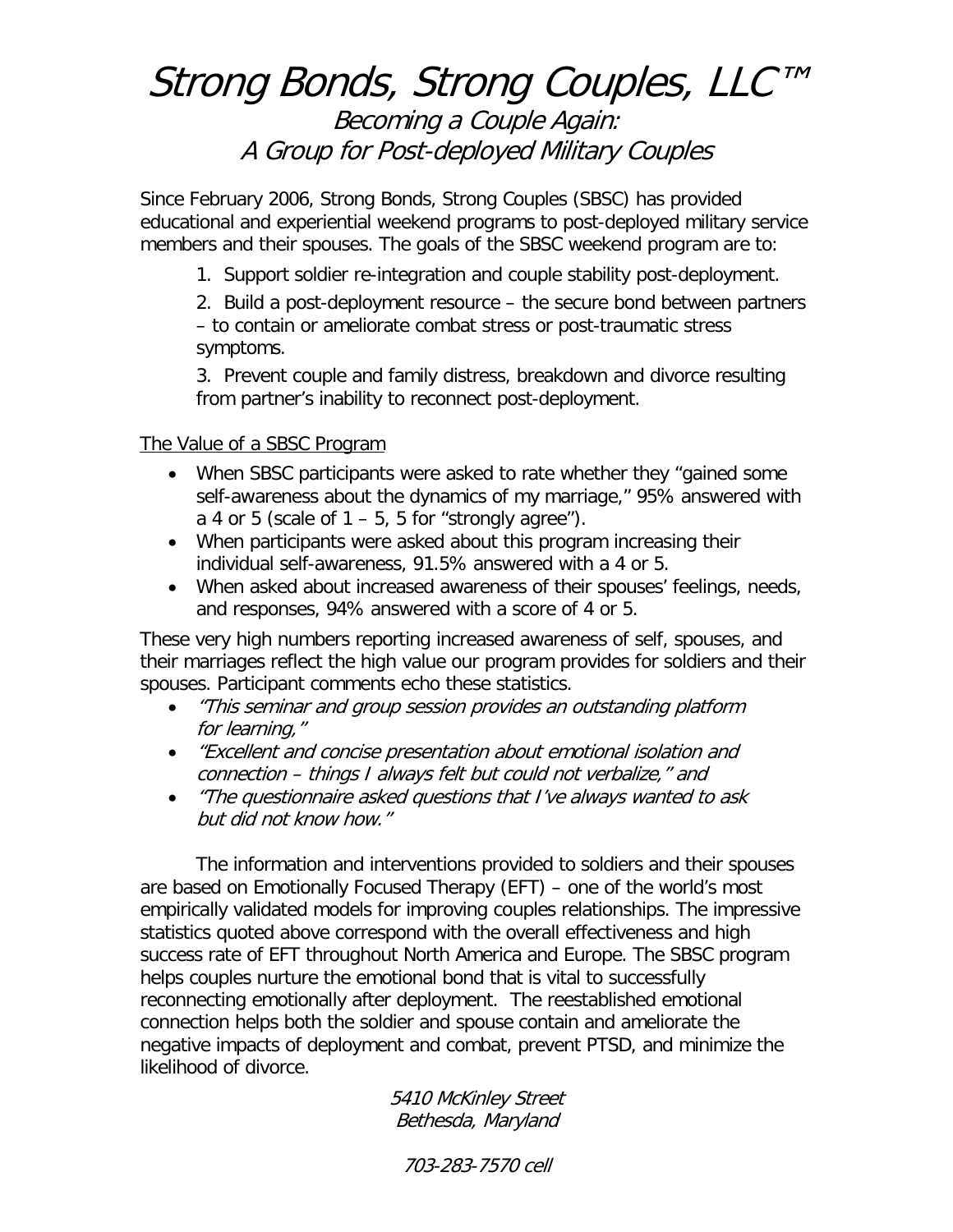# Strong Bonds, Strong Couples, LLC™

Becoming a Couple Again: A Group for Post-deployed Military Couples

### How the SBSC Program is Different

The nature of the SBSC program and its distinct, proven approach, distinguishes it from other traditional programs used by the military. Many participants commented about the relevance of SBSC's leading edge curriculum. Comments included:

- "The emotional part cannot be over emphasized. That was what was missing from our past counseling,"
- "We were able to address the sources of friction and work together to resolve them. We had REAL conversations,"
- "My wife and I were able to discuss issues (on-going) to a level we were not able to do before," and
- "It (the weekend) has allowed my wife and me to communicate in a more effective method by understanding how emotions affect the communications process."

### **How the SBSC Program Works**

At your location, we conduct our program for 25 - 50 post-deployed military service members and their spouses. Our two-day program offers a total of 12 hours of large and small group education and experiences led by two presenters and assisted by additional facilitators. Each participant will receive a workbook that they will use individually and with their spouse throughout the weekend and after the event.

#### Train the Trainer Option

We realize that organizations often like to build internal capacity among their personnel to serve as SBSC facilitators. SBSC can train military personnel to replace and/or augment the SBSC provided (EFT trained) facilitators who assist in the small group sessions that occur throughout the weekend program. The benefits include reducing program costs (especially for recurring programs) in addition to developing a deeper institutional knowledge of the SBSC proprietary approach to serving post-deployed couples.

#### Background on Emotionally Focused Therapy (EFT)

Emotionally Focused Therapy (EFT) is now the best extant empirically based couple intervention. It not only attains superior outcomes, 75% of couples recovering from relationship distress and over 86% attaining significant improvement in a relatively short number of sessions, the process of change is

> 5410 McKinley Street Bethesda, Maryland

703-283-7570 cell